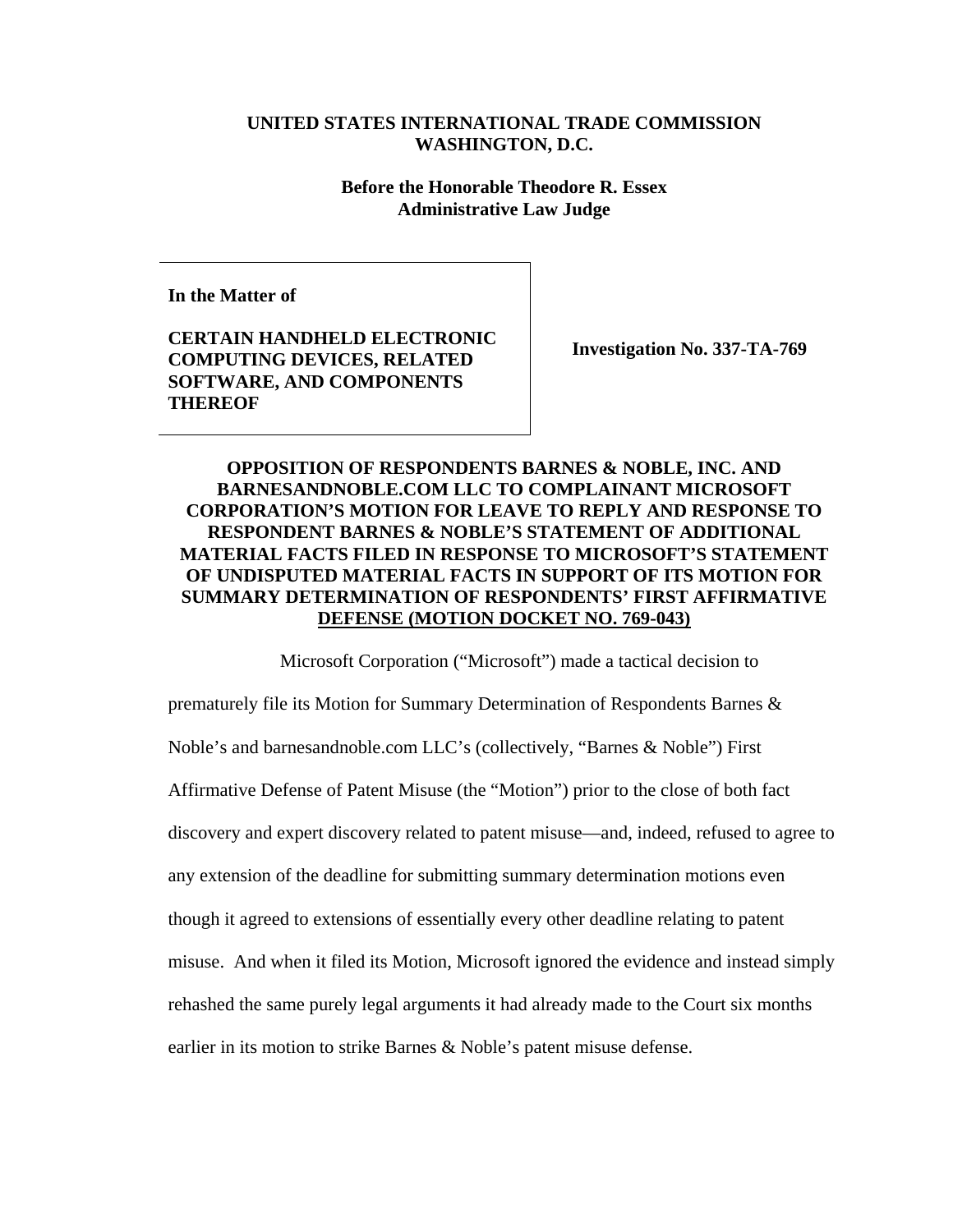Nonetheless, Microsoft now seeks leave to file a reply to Barnes &

Noble's Response to Microsoft's Motion "[t]o assist this tribunal with its evaluation of Microsoft's summary determination motion". (Motion for Leave to Reply and Response [sic], at 2.) As part of this "assistance" to the Court, Microsoft has submitted 51 exhibits with its Motion for Leave—over five times as many exhibits as it submitted with its original Motion for Summary Determination—and 70 pages of disputed facts in response to Barnes & Noble's Statement of Additional Material Facts.<sup>1</sup> Microsoft cannot have it both ways—submitting an additional 51 exhibits and 70 pages of responses to disputed facts in support of its Motion and then in the same breath continuing to argue that there are no "genuine issues as to any material fact" with respect to Barnes & Noble's patent misuse defense.<sup>2</sup> At bottom, Microsoft's Motion for Leave, and the accompanying exhibits and responses, are an implicit acknowledgment that there are genuine issues of material fact with respect to Barnes & Noble's patent misuse defense that make summary determination inappropriate. *See* 19 C.F.R. § 210.18(b).

A motion for leave to file a reply brief is not a second chance to present new arguments that could have been presented originally. *In re Certain Digital Imaging* 

 <sup>1</sup>  $1$  Barnes & Noble submitted a Statement of Additional Material Facts with its Response to Microsoft's Motion. The Statement contains 88 additional material facts with numerous citations to the record. Proving that patent misuse is a "fact-intensive" defense, *B. Braun Med., Inc. v. Abbott Labs., Inc.*, 124 F.3d 1419, 1426 (Fed. Cir. 1997), Microsoft now disputes, or partially disputes, 73 of those 88 additional material facts in its proposed Reply.

<sup>&</sup>lt;sup>2</sup> Microsoft even goes so far as to suggest that Barnes & Noble's 88 additional material facts—facts such as Microsoft's worldwide market share of the PC operating system market (Statement 1), the dates Barnes & Noble introduced its Nook products to the market (Statement 53) and the royalty rates included in Microsoft's proposed February license to Barnes & Noble (Statement 73)—are not "facts" at all. (Motion for Leave, at 1; proposed Reply, at 3.) That is nonsense.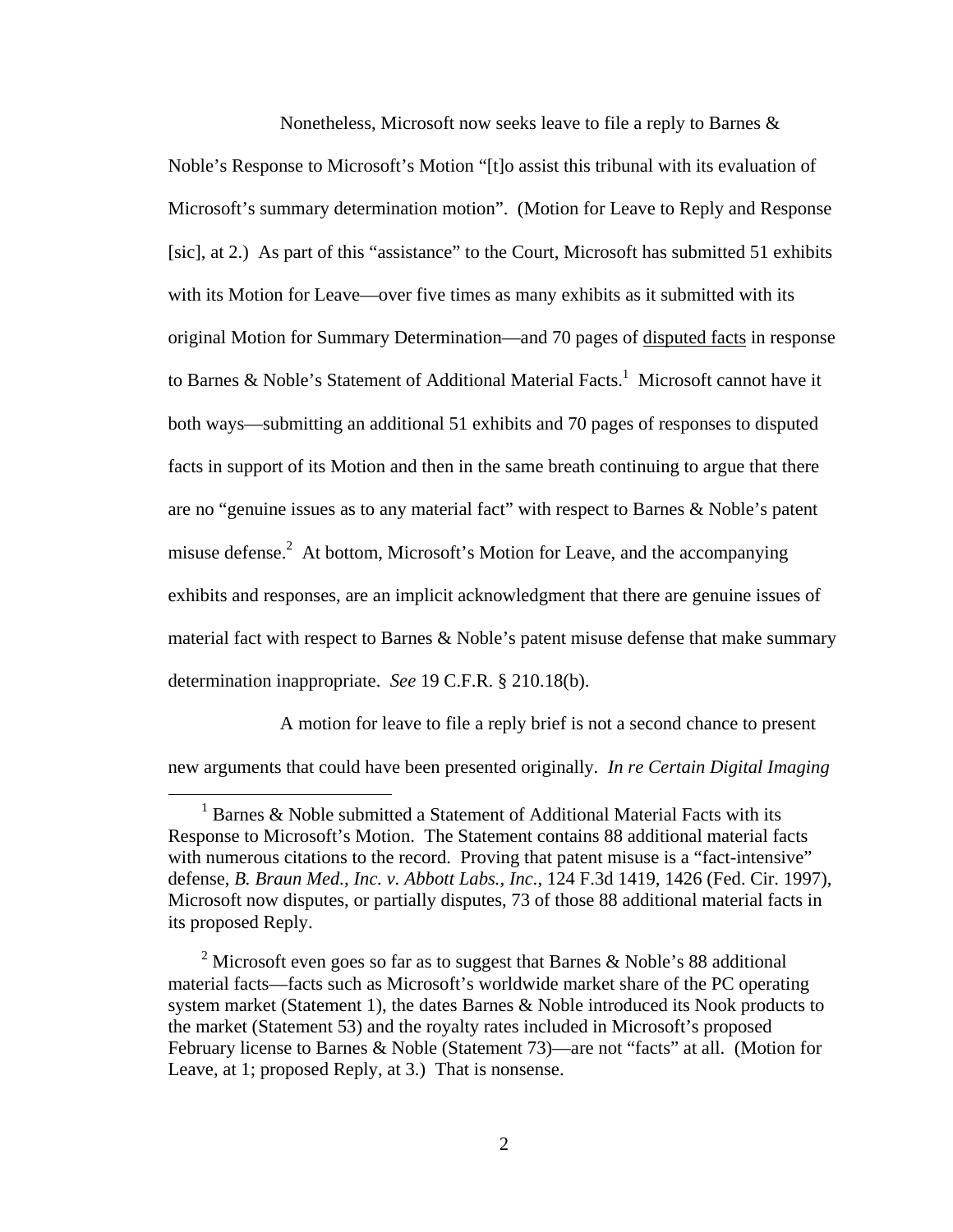*Devices & Related Software*, Inv. No. 337-TA-717, Initial Determination, 2011 WL  $2742200$ , at  $*81$  (May 12, 2011) (noting that it is an "improper use of the reply brief" to raise issues for the first time therein, and refusing to consider such new arguments); *In re Certain Silicon Microphone Packages & Products Containing the Same*, Inv. No. 337-

TA-629, Commission Determination, 2010 WL 4788911, at \*44 (Sept. 2010) (refusing to consider new arguments contained in reply brief); *In re Certain Elec. Devices, Including Handheld Wireless Commc'ns Devices*, Inv. No. 337-TA-673, Order No. 48C, 2009 WL 3865366, at \*3 n.1 (Oct. 14, 2009) ("Reply memoranda should be filed sparingly, and only in instances where a new issue raised by the non-moving party's response truly necessitates a reply."). That is, a motion for leave to reply to a party's response is only permitted where the response raises "new issues". *See, e.g.*, *In re Certain Equipment for Telecomm. or Data Commc'ns Networks, Including Routers, Switches, & Hubs, & Components, Thereof*, Inv. No. 337-TA-574, Order No. 44, 2008 WL 2336530, at \*1 (June 3, 2008) (finding "good cause" for reply when response raised several new issues); *In re Certain Personal Computer/Consumer Elec. Convergent Devices, Components Thereof, & Products Containing Same*, Inv. No. 337-TA-558, Order No. 15, 2006 WL 2439847, at \*1 (Aug. 14, 2006) (finding "good cause" for reply when staff response "raised new issues"); *In re Certain Display Controllers with Upscaling Functionality & Products Containing Same*, Inv. No. 337-TA-481 (Remand), Order No. 43, 2004 WL 1181596, at \*1 (May 20, 2004) (finding "good cause" for reply when response raised "new arguments"). Barnes & Noble's Response to Microsoft's Motion does not raise any new issues, only facts to support arguments of which Microsoft was well aware. In fact, Microsoft acknowledges as much in its proposed Reply to Barnes & Noble's Response.

3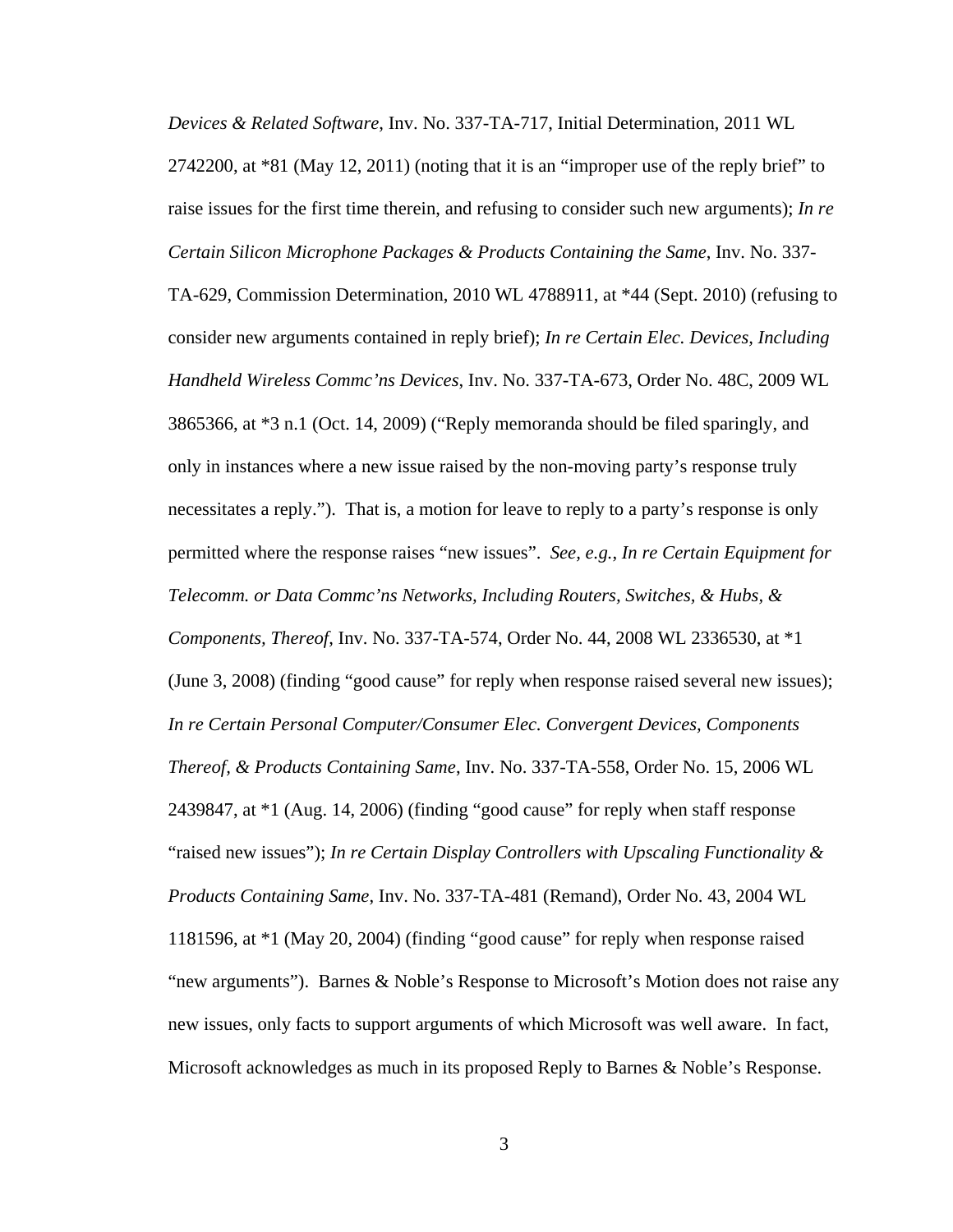(Proposed Reply, at 3 (Barnes & Noble's facts "were already addressed in Microsoft's summary determination motion").) Furthermore, because there are no "new issues" to address in its proposed Reply, Microsoft does not raise any new arguments. Instead, it spends almost an entire page of its three-page proposed Reply regurgitating the Staff's arguments. (*See* proposed Reply, at 2.)

For the foregoing reasons, Microsoft's Motion for Leave to submit a

proposed Reply is improper and should be denied.

Dated: January 9, 2012 Respectfully submitted,

/s/ *Peter T. Barbur*

Stuart W. Gold Stephen S. Madsen Peter T. Barbur Cravath, Swaine & Moore LLP Worldwide Plaza 825 Eighth Avenue New York, NY 10019 Telephone: (212) 474-1000 Fax: (212) 474-3700

Paul F. Brinkman Quinn Emanuel Urquhart & Sullivan LLP 1299 Pennsylvania Avenue, NW, Suite 825 Washington, DC 20004 Tel: (202) 538-8000 Fax: (202) 538-8100 *Counsel for Respondents Barnes & Noble, Inc. and barnesandnoble.com LLC*